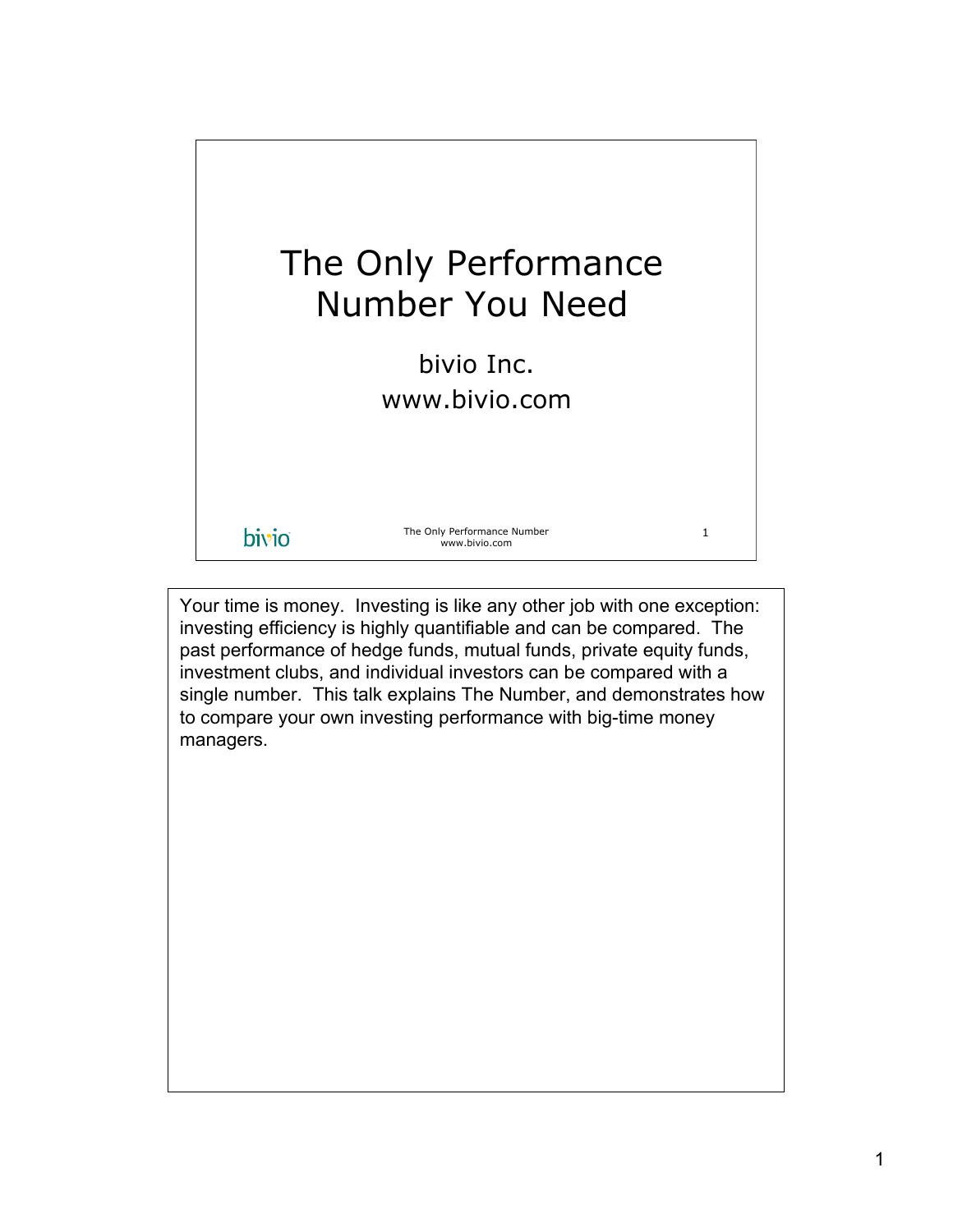

Why are you investing? For fun or for profit? If it's for fun, then this talk is not for you. If it is for profit, you need to know if you are making a profit. We'll go over what it means to make a profit using bivio's Performance Benchmark Report. We'll explain The Number, also known as, Average Annual Rate of Return (AIRR). We'll conclude with a detailed analysis of a portfolio's AIRR.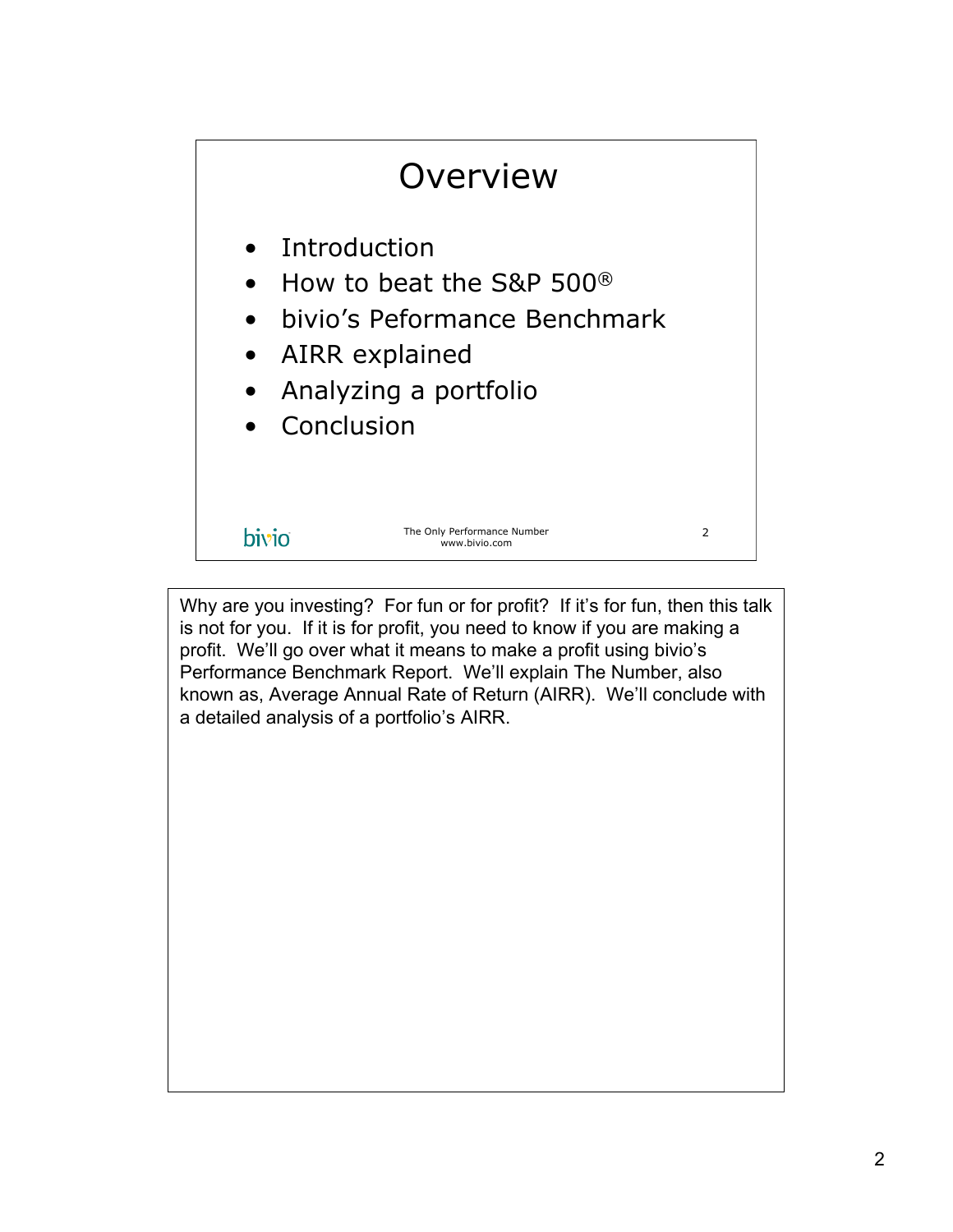

Everybody loves going to investment seminars, because of the great food, beautiful views, fantastic coffee, and general zaniness of the speakers and participants. I'm here to do business. I assume you are, too. The business I'm in, is the business of marketing to individual investors. Marketing is tough, because you really don't know how good you are doing. The only real measure is increased revenues, but why did they go up? Perhaps it was completely unrelated to my efforts. It's difficult to measure the performance of marketing.

Investors have got it made, however. Investment performance is a precise science. You can know how well your investments have done, and more importantly, it is very easy to compare two seemingly unlike investments in terms of past performance. The goal of most money managers is to beat the S&P. If they can't beat the S&P, they lose customers. If they can, they get customers. They know this, but for the most part, most customers don't. That's unfortunate, because investing the S&P is so cheap (about \$10 per investment in SPY) today. If a money manager isn't beating the S&P, the obvious solution is to stop paying her and put your money in the S&P, because it offers high liquidity and the diversity of 500 instruments, which account for a huge portion of the world economy.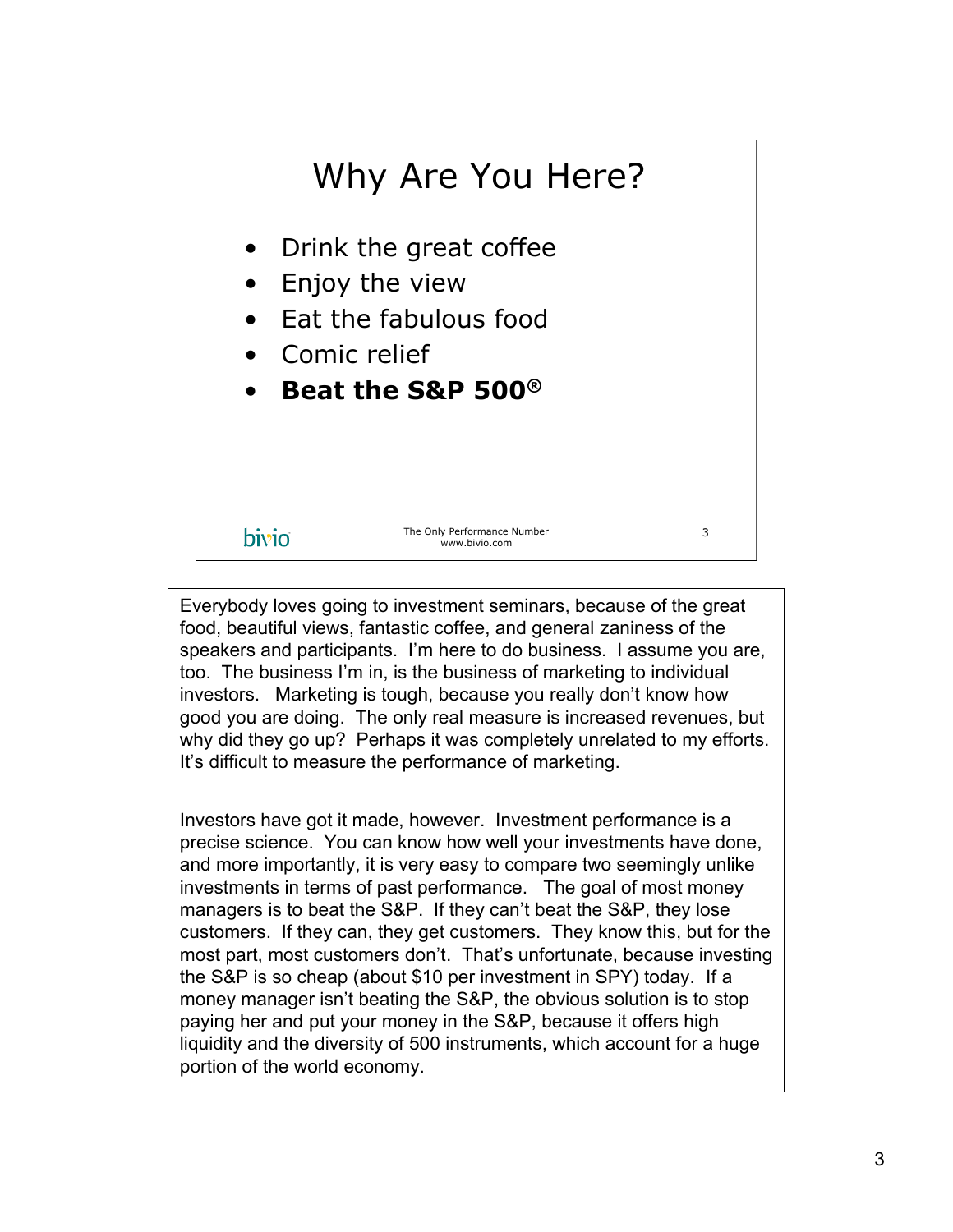## How Do You Beat the S&P?

- Drink coffee
- Ouija board
- Throw darts at the stock page
- Listen to your broker
- Trust me, I know
- Compare your portfolio to the S&P

## bivio

The Only Performance Number www.bivio.com

4

Smart investors know they have to beat the S&P, but how do they? Perhaps they trust their friends or their stock broker? There are many online message boards that discuss every financial instrument imaginable, and some that are imaginary so you might try that. However, all of these people don't actually let you know how well you would be doing if you followed their advice. Some have to, like mutual funds, but they only tell you an annualized percentage rate, over specific time periods. While this is useful for comparing mutual funds with each other, it doesn't tell what you'll actually be making. All funds have fees, and those fees affect your return if you invest periodically, as most smart investors do. Your share of those fees is actually incorporated in the price as it fluctuates on a daily basis.

In order to be sure you are beating the S&P, you need to compare your actual cash flows as if you had invested them in the S&P on those specific days. That's a tough calculation. Fortunately, bivio's computers give it to you in one click.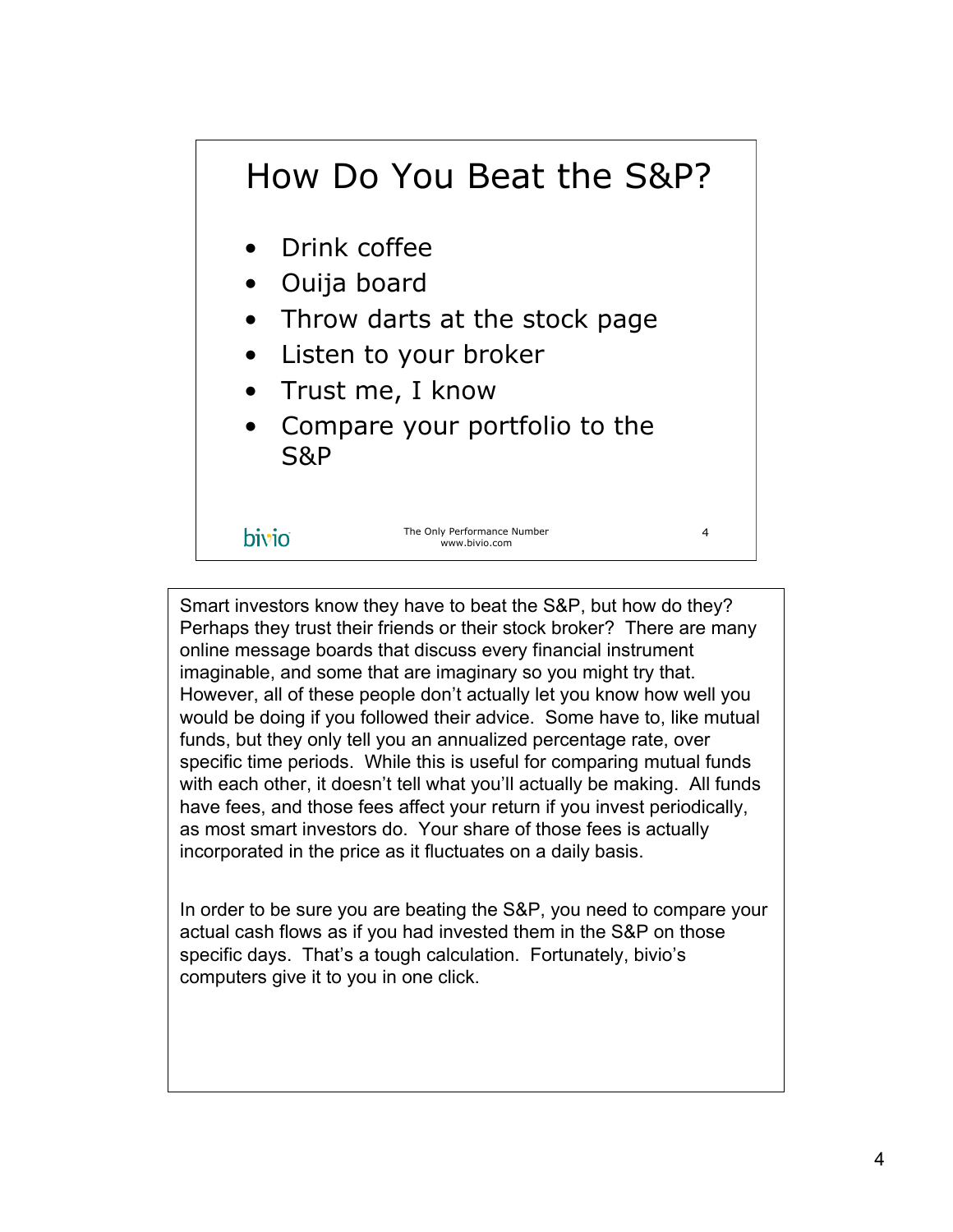| <b>This</b> is How to Beat the S&P<br>Portfolio<br>IRR<br>Value<br>The One Minute Treasurer 40.3% 84,804.88<br>65,405.42<br>Vanguard 500 Index Fund (VFINX) 7.1% |                                                    |                    |                |                               |  |  |
|------------------------------------------------------------------------------------------------------------------------------------------------------------------|----------------------------------------------------|--------------------|----------------|-------------------------------|--|--|
| <b>Transaction Date</b>                                                                                                                                          | <b>Description</b>                                 | <b>Investments</b> | <b>Returns</b> | <b>VFINX</b><br><b>Shares</b> |  |  |
|                                                                                                                                                                  | 02/04/2005 VFINX beginning market value            | 56,263,07          |                | 507.0572                      |  |  |
|                                                                                                                                                                  | 03/23/2005 VFINX distribution reinvested, \$218.03 |                    |                | 2.0190                        |  |  |
|                                                                                                                                                                  | 04/01/2005 member contributions                    | 1.250.15           |                | 11.5669                       |  |  |
|                                                                                                                                                                  | 06/24/2005 VFINX distribution reinvested, \$218.67 |                    |                | 1.9915                        |  |  |
|                                                                                                                                                                  | 07/01/2005 member contributions                    | 1,250.15           |                | 11.3536                       |  |  |
|                                                                                                                                                                  | 09/23/2005 VFINX distribution reinvested, \$283.01 |                    |                | 2.5285                        |  |  |
|                                                                                                                                                                  | 10/01/2005 member contributions                    | 1,250.15           |                | 11.0437                       |  |  |
|                                                                                                                                                                  | 12/28/2005 VFINX distribution reinvested, \$328.54 |                    |                | 2.8366                        |  |  |
|                                                                                                                                                                  | 01/01/2006 member contributions                    | 1,250.15           |                | 10.8784                       |  |  |
|                                                                                                                                                                  | 02/04/2006 VFINX ending market value               |                    | 65,405.42      |                               |  |  |
|                                                                                                                                                                  |                                                    | 61,263,67          | 65,405.42      | 561.2754                      |  |  |
| hivin                                                                                                                                                            | The Only Performance Number<br>www.bivio.com       |                    |                |                               |  |  |

The Performance Benchmark Report (only available at bivio) lets you compare your actual cash flows in your current portfolio with a comparable portfolio invested solely in the S&P 500. (We use the Vanguard 500 Index Fund, because it includes dividends and has the lowest fees in the industry.)

As you can see from this example, from 2/4/05 to 2/4/06 this club earned 40.3% on its money whereas if the same money was invested at the very same times in VFINX, they would have only earned 7.1%. Great return! Too bad it was only entered in hindsight. (An aside. If you listened to my advice from last year, you would have dumped part of AAPL from your portfolio, because it was taking up too much space. That was the wrong advice. ;-)

This report shows you when you invested and how much as well as reinvestments of dividends. The beginning and ending market values are determined using the closing prices in our database. You get this all with one click!

The S&P didn't do too badly during this time period. Did your investments do better?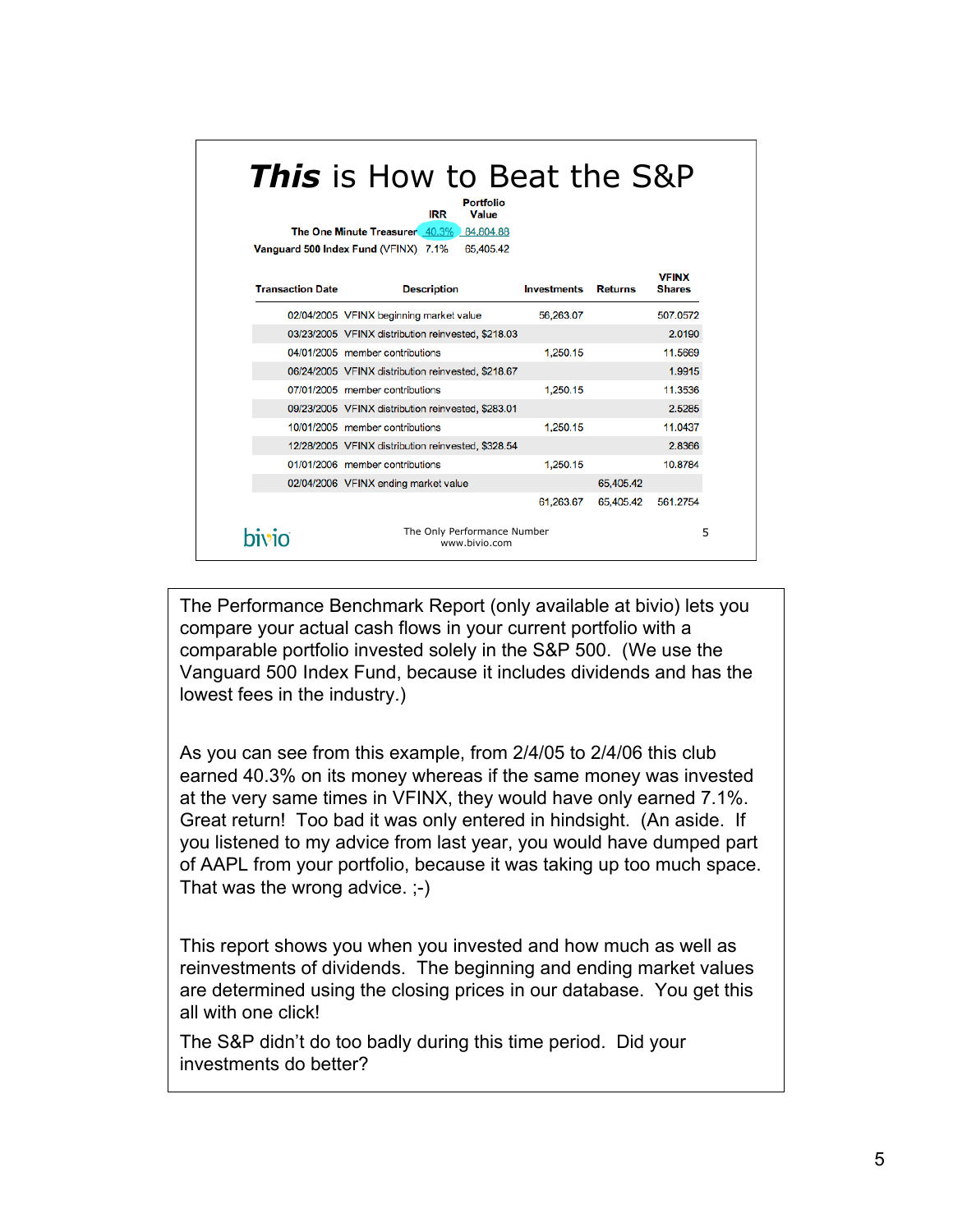

bivio's Performance Benchmark Report is a complex calculation. You wouldn't want to do it by hand or even in an Excel spreadsheet. Our software (refined over a period of six years) does it for you on your current portfolio over any time period. You might, say, want to look at the last year or the the last two years. You can compare to any Mutual Fund in our database. The value is calculated in real-time so there is nothing to update or audit. Our job is to help you know where you are and how you got there.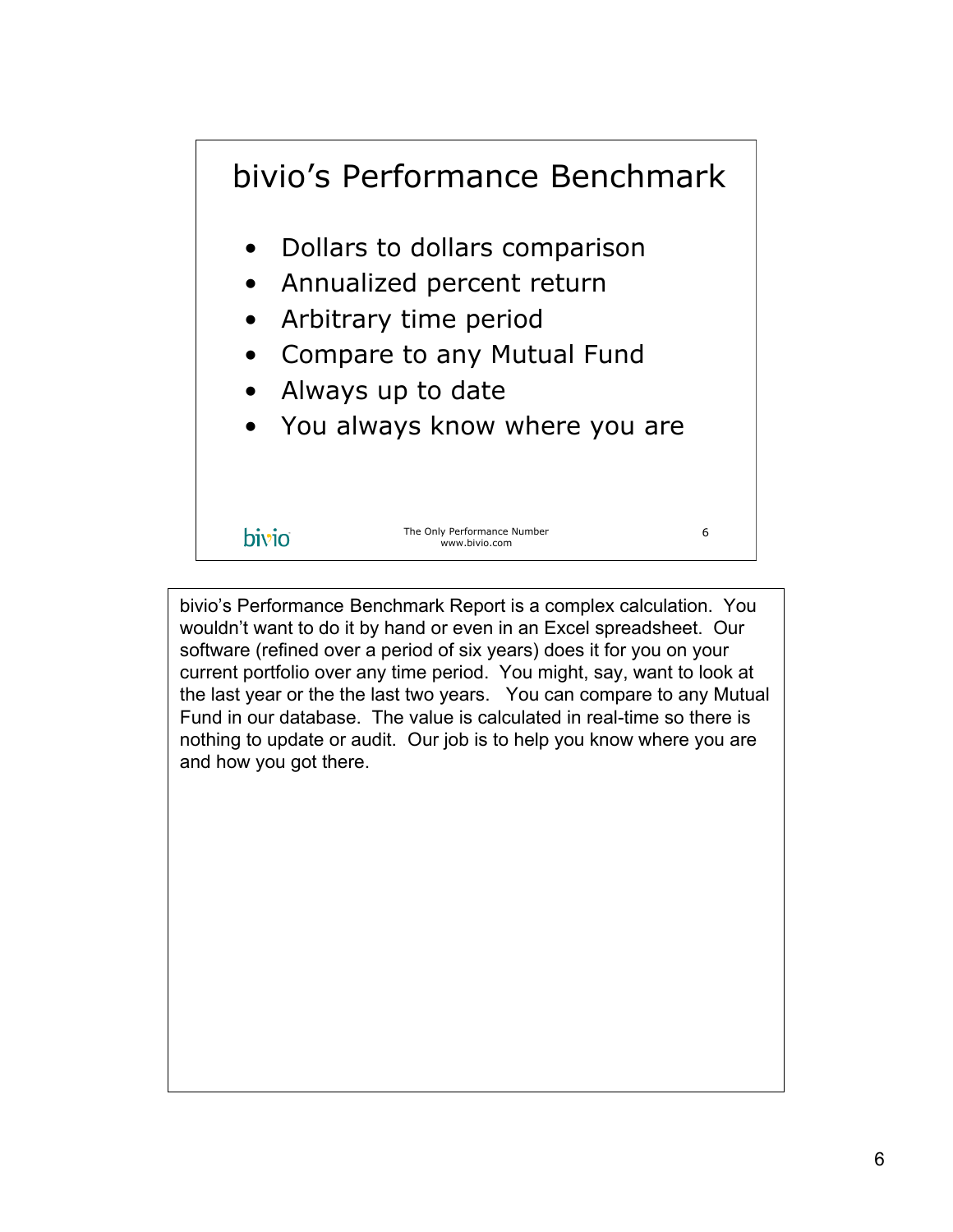| <b>Basic Form</b>                        |                                                                                                                 |                |  |  |  |  |  |
|------------------------------------------|-----------------------------------------------------------------------------------------------------------------|----------------|--|--|--|--|--|
| bivio<br><b>The One Minute Treasurer</b> |                                                                                                                 |                |  |  |  |  |  |
| Performance Benchmark                    |                                                                                                                 |                |  |  |  |  |  |
|                                          | Compare your performance against a mutual fund. (advanced form)<br>Mutual Fund: Vanguard 500 Index Fund (VFINX) |                |  |  |  |  |  |
| 12/31/1998<br>to 02/11/2006<br>Generate  |                                                                                                                 |                |  |  |  |  |  |
|                                          |                                                                                                                 |                |  |  |  |  |  |
|                                          |                                                                                                                 |                |  |  |  |  |  |
|                                          |                                                                                                                 |                |  |  |  |  |  |
| hivin                                    | The Only Performance Number<br>www.bivio.com                                                                    | $\overline{7}$ |  |  |  |  |  |

The basic input form lets you set the date range and select from a standard set of mutual funds. For most users, the list is broad enough to give you an accurate picture of how your portfolio did compared to growth stocks, international stocks, etc.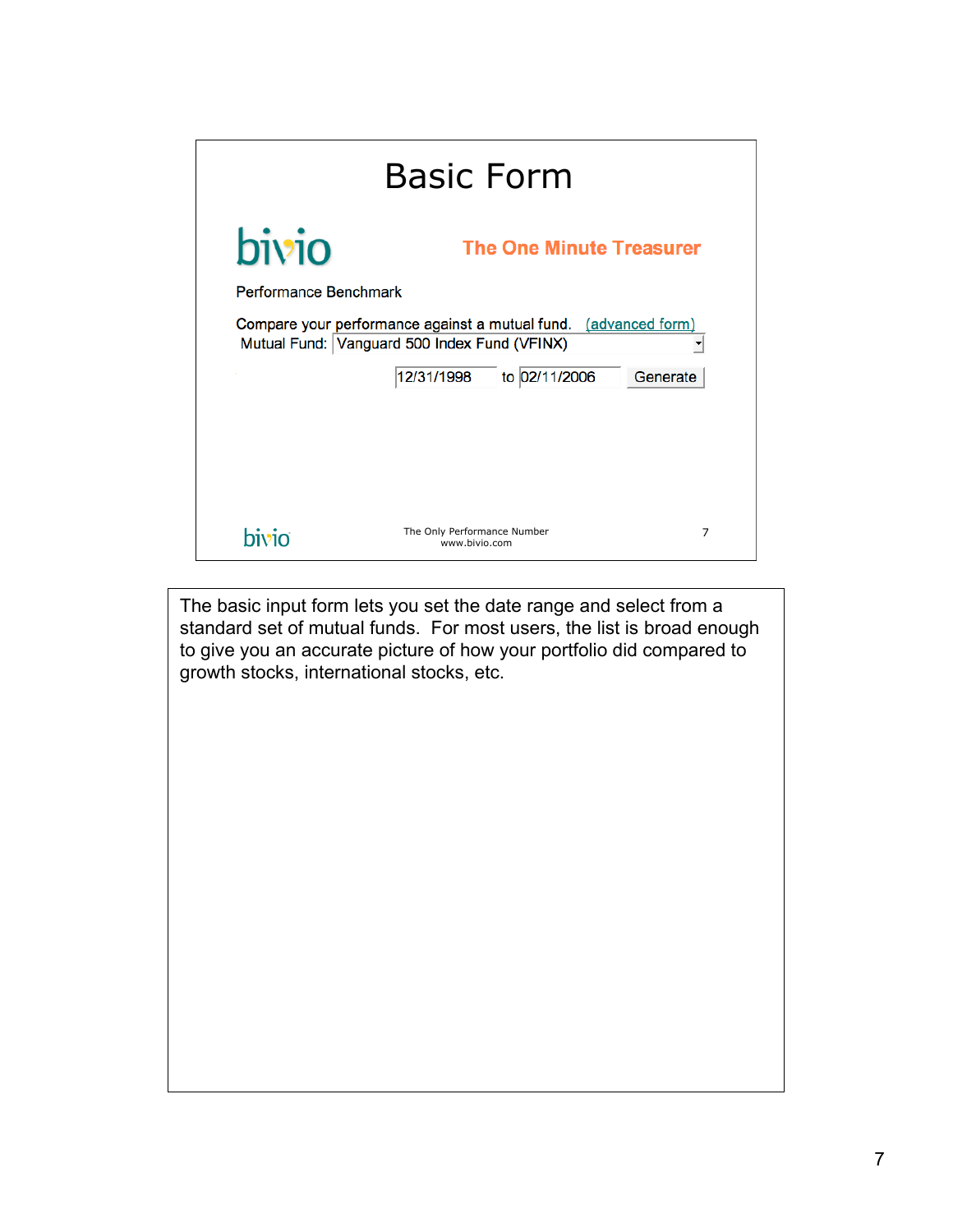| <b>Advanced Form</b> |                                                                                               |   |  |  |  |  |  |
|----------------------|-----------------------------------------------------------------------------------------------|---|--|--|--|--|--|
| bivio                | <b>The One Minute Treasurer</b>                                                               |   |  |  |  |  |  |
|                      | Performance Benchmark                                                                         |   |  |  |  |  |  |
|                      | Compare your performance against a mutual fund.<br>Mutual Fund: PRITX<br><b>Symbol Lookup</b> |   |  |  |  |  |  |
| 12/31/1998           | to 02/11/2006<br>Generate                                                                     |   |  |  |  |  |  |
|                      |                                                                                               |   |  |  |  |  |  |
|                      |                                                                                               |   |  |  |  |  |  |
| hivin                | The Only Performance Number<br>www.bivio.com                                                  | 8 |  |  |  |  |  |

For those who like more control, you can enter any one of our 8,000 funds in the advanced form.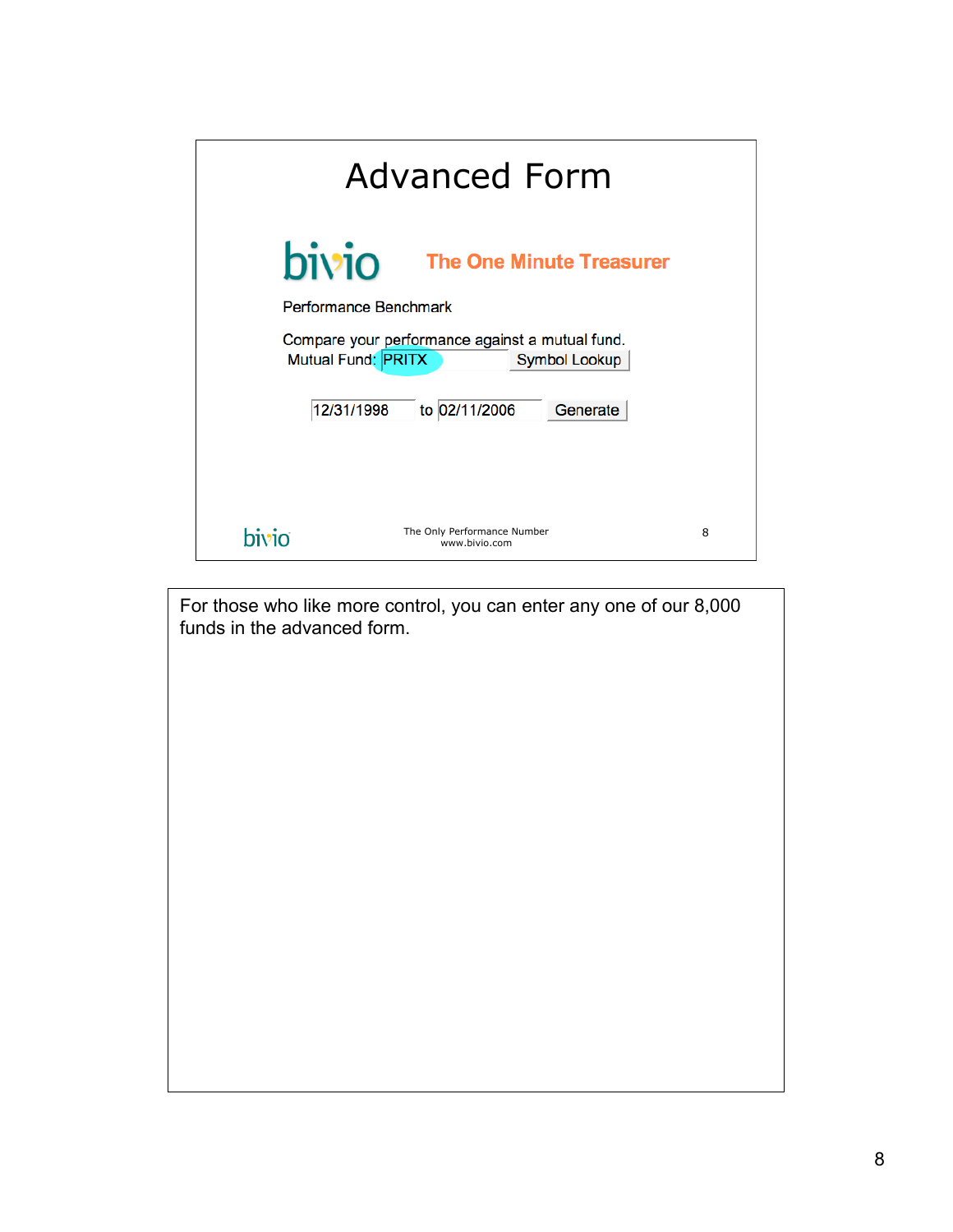

AIRR is a historical term used to measure the return of your investments. It's annualized to allow you to compare apples to apples. The "internal" part is a bit arcane. Internal means that you are comparing an investment in itself. It's really about whether a business should re-invest in itself or instead put the money in another investment or business. The Rate is important, because it means there's a regular return that is required. It allows you to compare your investments with instruments that provide a regular cash flow, such as money market accounts. And, return is the ultimate purpose of investing, that is, the amount of money you get back on top of the money you already put in.

Just call it "The Number", and you'll know what you are talking about.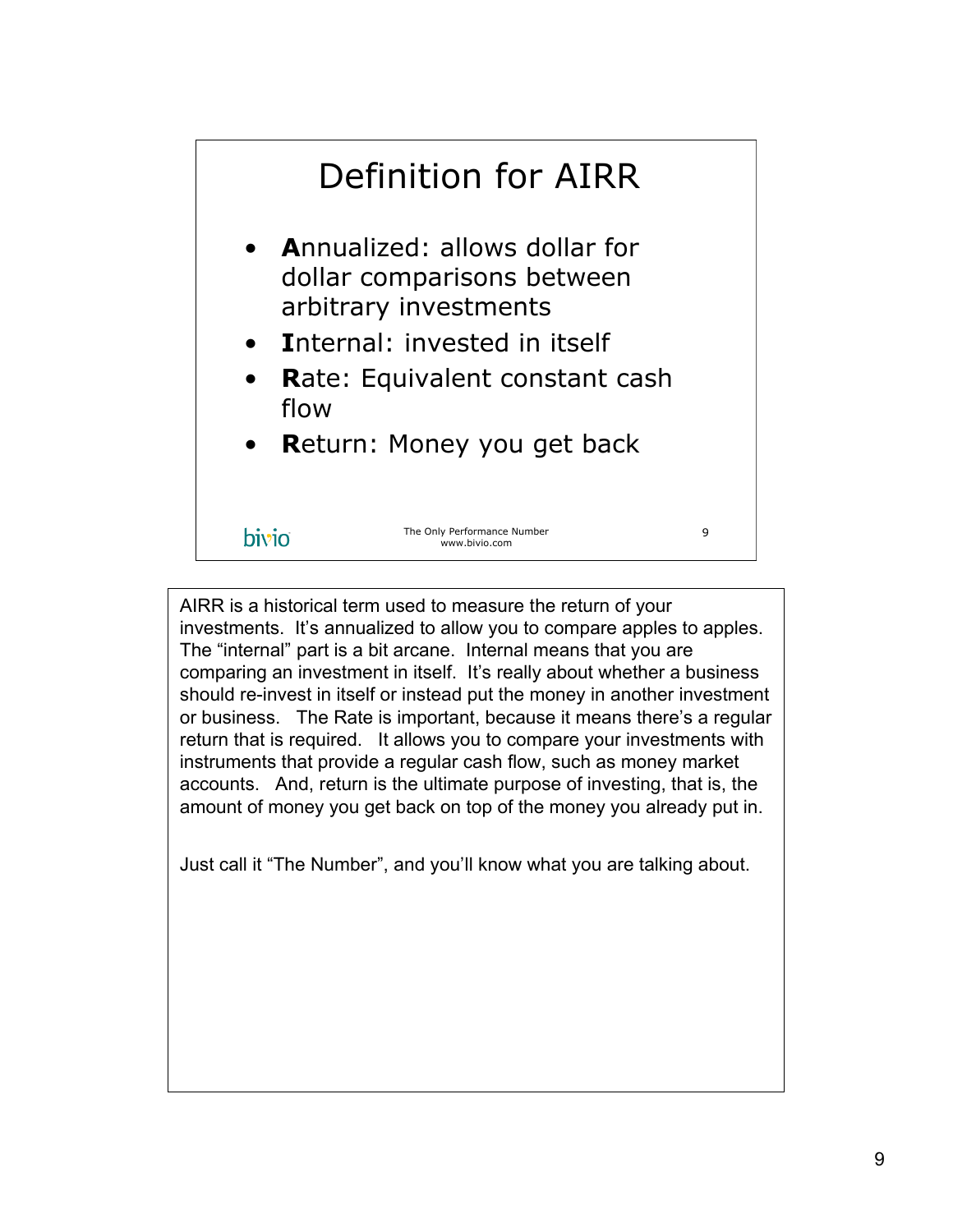

Computing AIRR is very hard. It's an "iterative" computation that requires you to take the cash flows against historical prices. You need to iteratively value the percentage rate you are getting, and then annualize it. Not something you want to be doing on your desk calculator. We've been refining our software for a number of years. Many people have been scrutinizing our calculations, and we've been correcting problems as we encounter them. At this stage, we are quite confident in that the number you get, is the "right" number. We can safely say that bivio's calculation is more accurate than any other Club Accounting product.

We do the work so you don't have to. It's just a click on bivio, and more importantly, only on bivio, do you get to compare your AIRR with other instruments AIRR using the same cash flows. That's a real apples to apples comparison.

Just one click, and you know how you are doing in comparison to the S&P. It's so powerful that it was written up in Bonnie Biafore's book: Online Investing Hacks: 100 Industrial-Strength Tips & Tools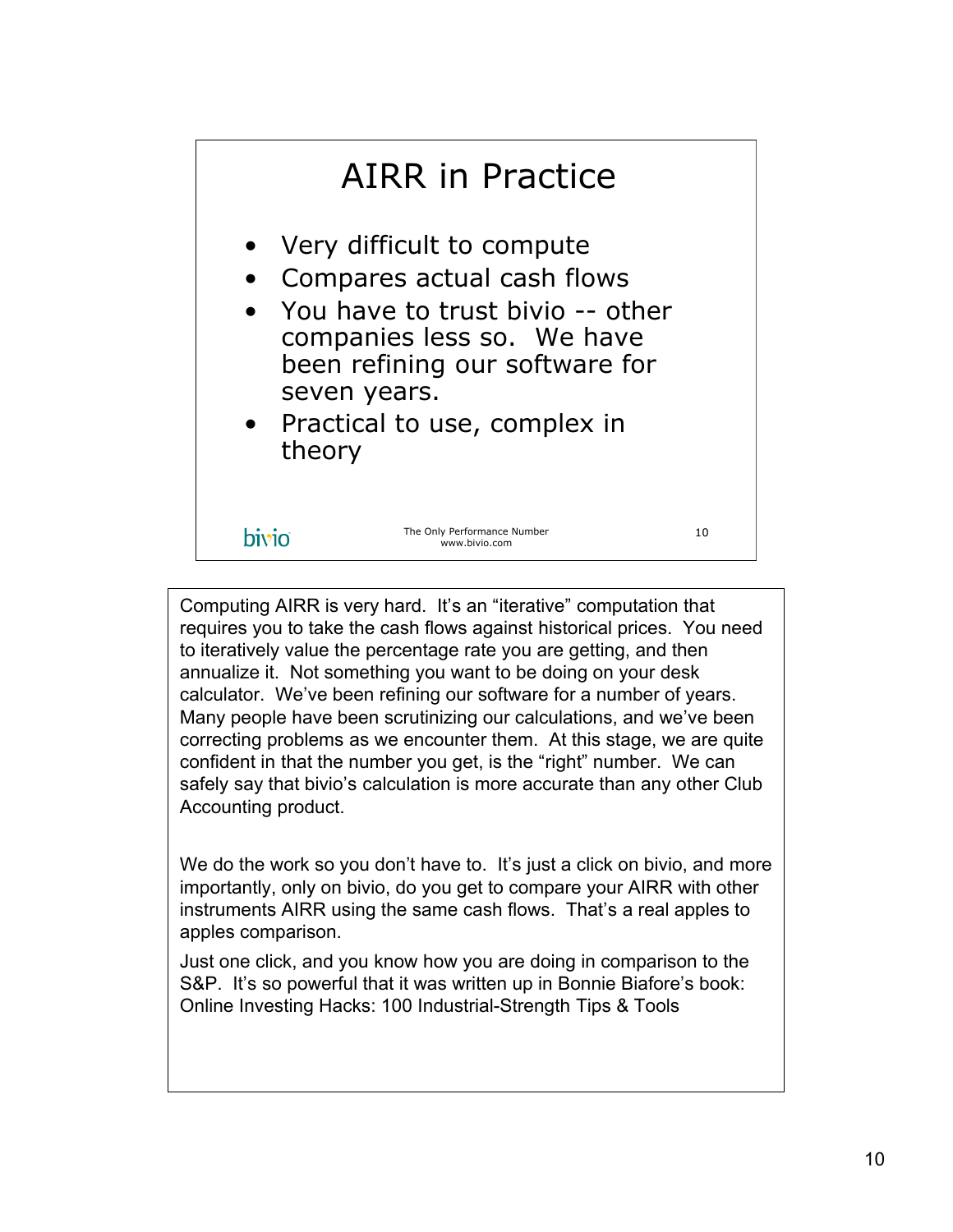| Member Overview                                                               |              |                             |               |                             |                                                     |        |  |
|-------------------------------------------------------------------------------|--------------|-----------------------------|---------------|-----------------------------|-----------------------------------------------------|--------|--|
| bivio<br><b>The One Minute Treasurer</b>                                      |              |                             |               |                             |                                                     |        |  |
| <b>Member Performance</b><br>to 02/04/2006<br>02/04/2005<br>Show All Generate |              |                             |               |                             |                                                     |        |  |
| <b>Name</b>                                                                   | <b>Units</b> | <b>Market</b><br>Value      |               | <b>Percent Return Since</b> | <b>Annualized Internal</b><br><b>Rate of Return</b> |        |  |
| Escobar, Rodrick                                                              | 36.128882    | 1.569.75                    | 1.9%          | 02/04/2005                  | 44.0% detail                                        |        |  |
| Rodriguez, Tam                                                                | 297.659006   | 12,932.90                   | 15.2%         | 02/04/2005                  | 40.4% detail                                        |        |  |
| Caesar, Rose                                                                  | 442.085903   | 19,208.06                   | 22.6%         | 02/04/2005                  | 40.3%                                               | detail |  |
| Sherman, Rollie                                                               | 561.235057   | 24.384.93                   | 28.8%         | 02/04/2005                  | 40.2% detail                                        |        |  |
| Chase, Sam                                                                    | 614.730404   | 26,709.24                   | 31.5%         | 02/04/2005                  | 40.2% detail                                        |        |  |
|                                                                               | 1,951.839252 | 84,804.88                   | 100.0%        |                             |                                                     |        |  |
| bivio                                                                         |              | The Only Performance Number | www.bivio.com |                             |                                                     | 11     |  |

The Performance Benchmark Report gives you an overall view of your portfolio. If you are using bivio as an investment club, each member is making periodic investments in the club. Every member must make a constant choice to invest in the club or not. Every dollar counts in your total return. bivio lets members see how this particular investment is doing, that is, how well their money is working for them in their club. Note that every member will have a different return based on the time they joined the club, how much they invest, and how often. bivio's computers do all the calculations for you. DO NOT get caught up in differences that are within "reason". People spend a lot of time worring about the tenths of a percent when they should be considering why their club has a negative AIRR.

The next slide provides a detailed overview of Rodrick Escobar's investment in the club just by clicking on "detail" on the same line as his name.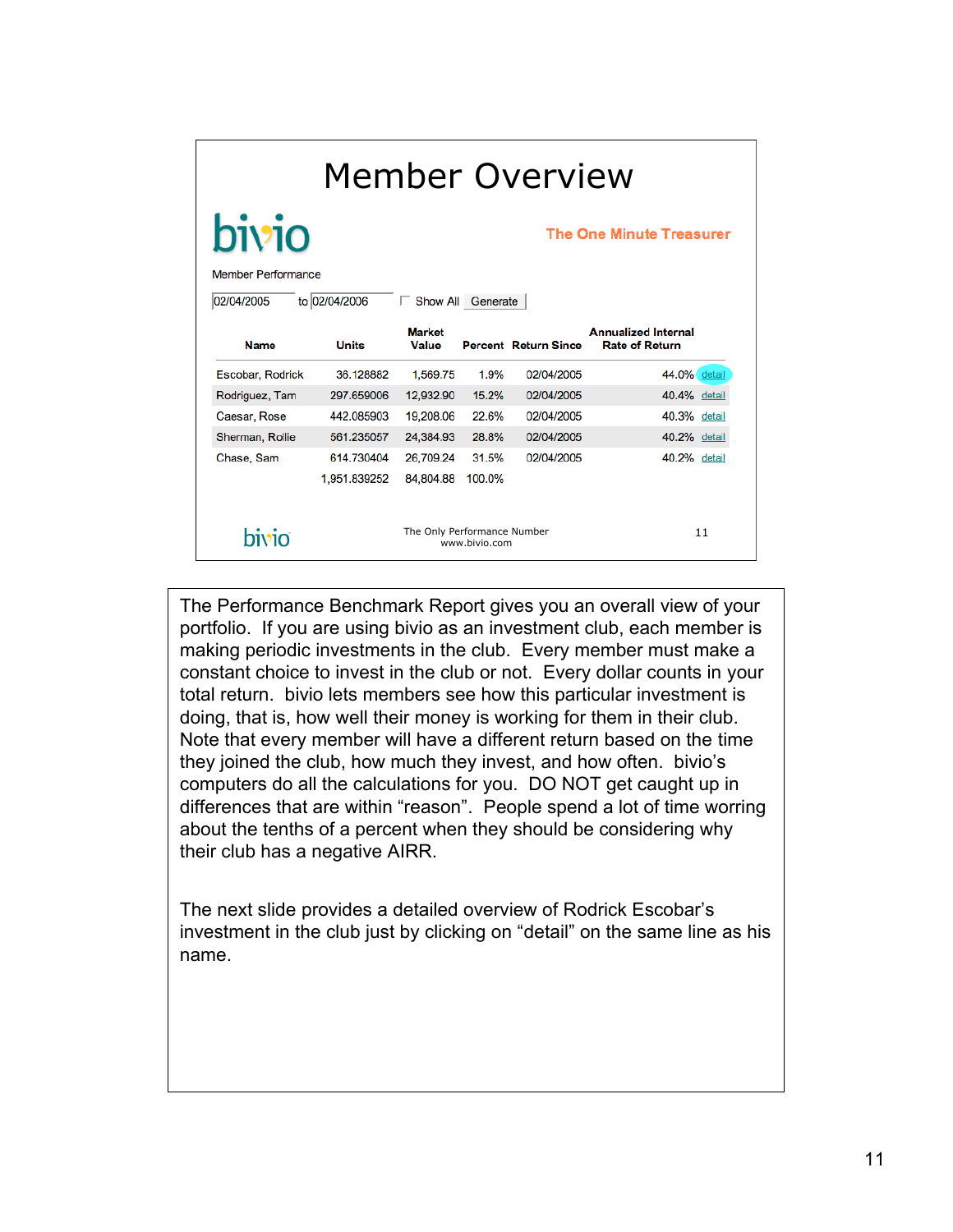| Member Detail |                                   |                    |                |  |  |
|---------------|-----------------------------------|--------------------|----------------|--|--|
| Date          | <b>Description</b>                | <b>Investments</b> | <b>Returns</b> |  |  |
|               | 02/04/2005 beginning market value | 261.62             |                |  |  |
|               | 04/01/2005 single payment         | 250.01             |                |  |  |
|               | 07/01/2005 single payment         | 250.01             |                |  |  |
|               | 10/01/2005 single payment         | 250.01             |                |  |  |
|               | 01/01/2006 single payment         | 250.01             |                |  |  |
|               | 02/04/2006 ending market value    |                    | 1,569.75       |  |  |
|               |                                   | 1,261.66           | 1,569.75       |  |  |
| bivio         | 12                                |                    |                |  |  |

Rodrick bought in quarterly. He knows that investing more often is going to reduce his return, because he'll be making lots of small investments and broker fees are going to add up. Here you see that he put in about \$1,262 over the course of the year, including his decision to keep his money from last year in the club for the current year. Remember, you don't leave your money in an investment, because it is already there. You leave it there, because it performed well in the past, and it is therefore likely to perform well in the future. That's why we have \$1,262 in investments, not just the \$1,000 in additional investments Rodrick made over the course of the year.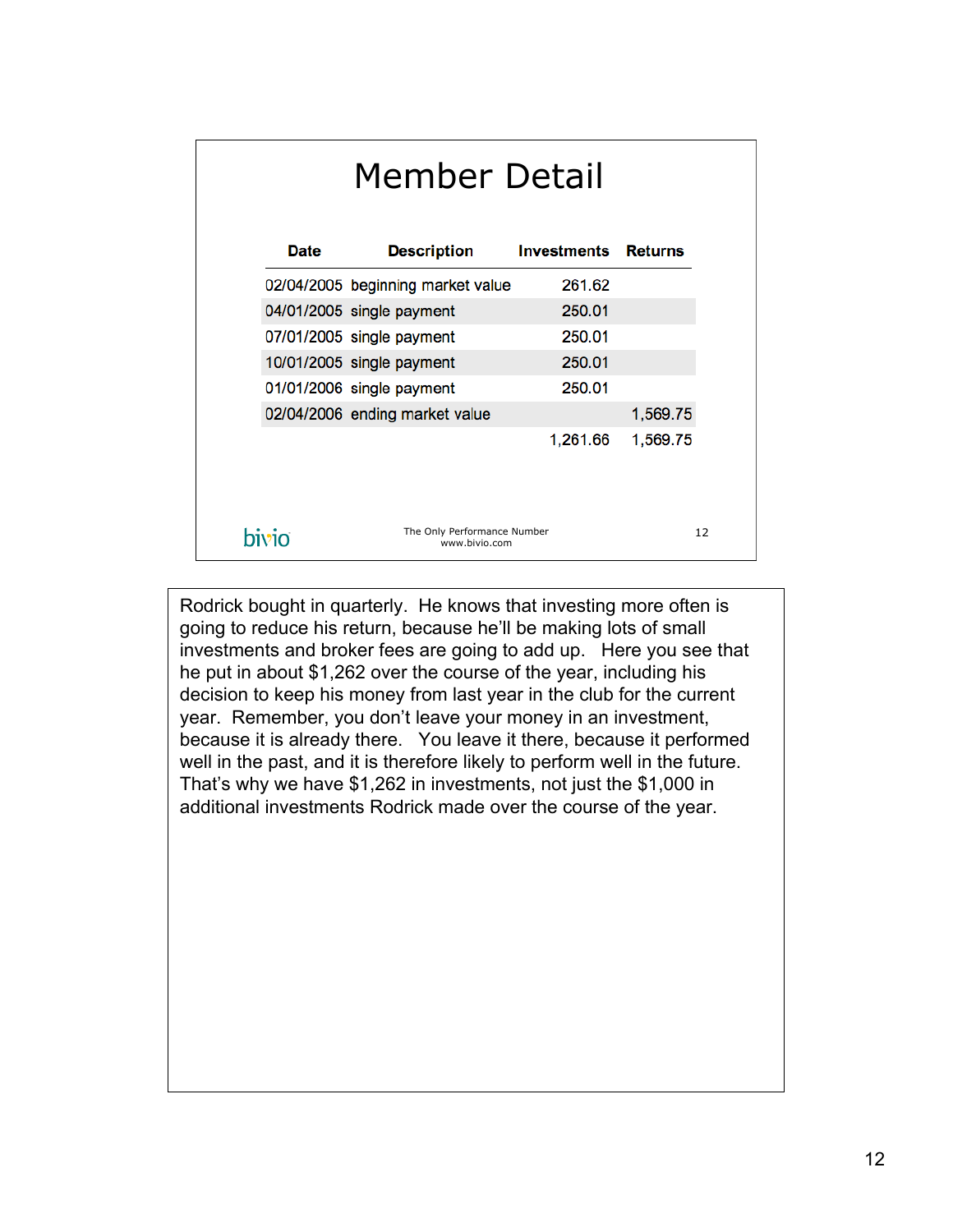| Investment Overview<br>Market<br><b>Percent of</b>                                                                                           |               |                                              |        |                                    |                     |  |  |
|----------------------------------------------------------------------------------------------------------------------------------------------|---------------|----------------------------------------------|--------|------------------------------------|---------------------|--|--|
| <b>Name</b>                                                                                                                                  | <b>Shares</b> | Value                                        |        | <b>Portfolio Return Since AIRR</b> |                     |  |  |
| <b>Apple Computer (AAPL)</b>                                                                                                                 | 300,0000      | 21,555.00                                    | 25.8%  | 02/04/2005                         | 86.1% detail        |  |  |
| <b>Whole Food Market (WFMI)</b>                                                                                                              | 400,0000      | 28,336.00                                    | 33.9%  | 02/04/2005                         | 59.3% detail        |  |  |
| <b>First American Corp (FAF)</b>                                                                                                             | 200,0000      | 9,230.00                                     | 11.0%  | 02/04/2005                         | <b>38.4%</b> detail |  |  |
| <b>AFLAC Inc (AFL)</b>                                                                                                                       | 200,0000      | 9,432.00                                     | 11.3%  | 02/04/2005 29.3% detail            |                     |  |  |
| <b>IAC InterActiveCorp (IACI)</b>                                                                                                            | 150,0000      | 4,174.50                                     | 5.0%   | 07/05/2005                         | <b>14.1%</b> detail |  |  |
| Target Corp (TGT)                                                                                                                            | 200,0000      | 10,992.00                                    | 13.1%  | 02/04/2005                         | 9.0% detail         |  |  |
|                                                                                                                                              |               | 83,719.50                                    | 100.0% |                                    |                     |  |  |
| Differs from Performance Benchmark (40.3%);<br>AIRR on Investments (excludes cash) = $40.8\%$<br>only includes stock and excludes idle cash. |               |                                              |        |                                    |                     |  |  |
| bivio                                                                                                                                        |               | The Only Performance Number<br>www.bivio.com |        |                                    | 13                  |  |  |

You can also look at all the investments the club is holding, and compare their performance numbers on bivio's Investment Performance Report. An important point is that the sum of the investments AIRR is not going to add up to the club's AIRR as a whole. The problem lies in the cash that sits in the bank not earning anything. Most clubs have a lot of it. My club had a 37% return on investments in 2000, but had an overall performance of only 13%. We sat on a lot of cash, because we couldn't agree on what to invest on. My personal recommendation would be that you put the money in SPY if you are having trouble deciding. Yes, you might lose money, but they you might gain, and odds are way in favor of you gaining than losing.

You can also "drill down" on this report. The next page evaluates the cash flows on Whole Foods.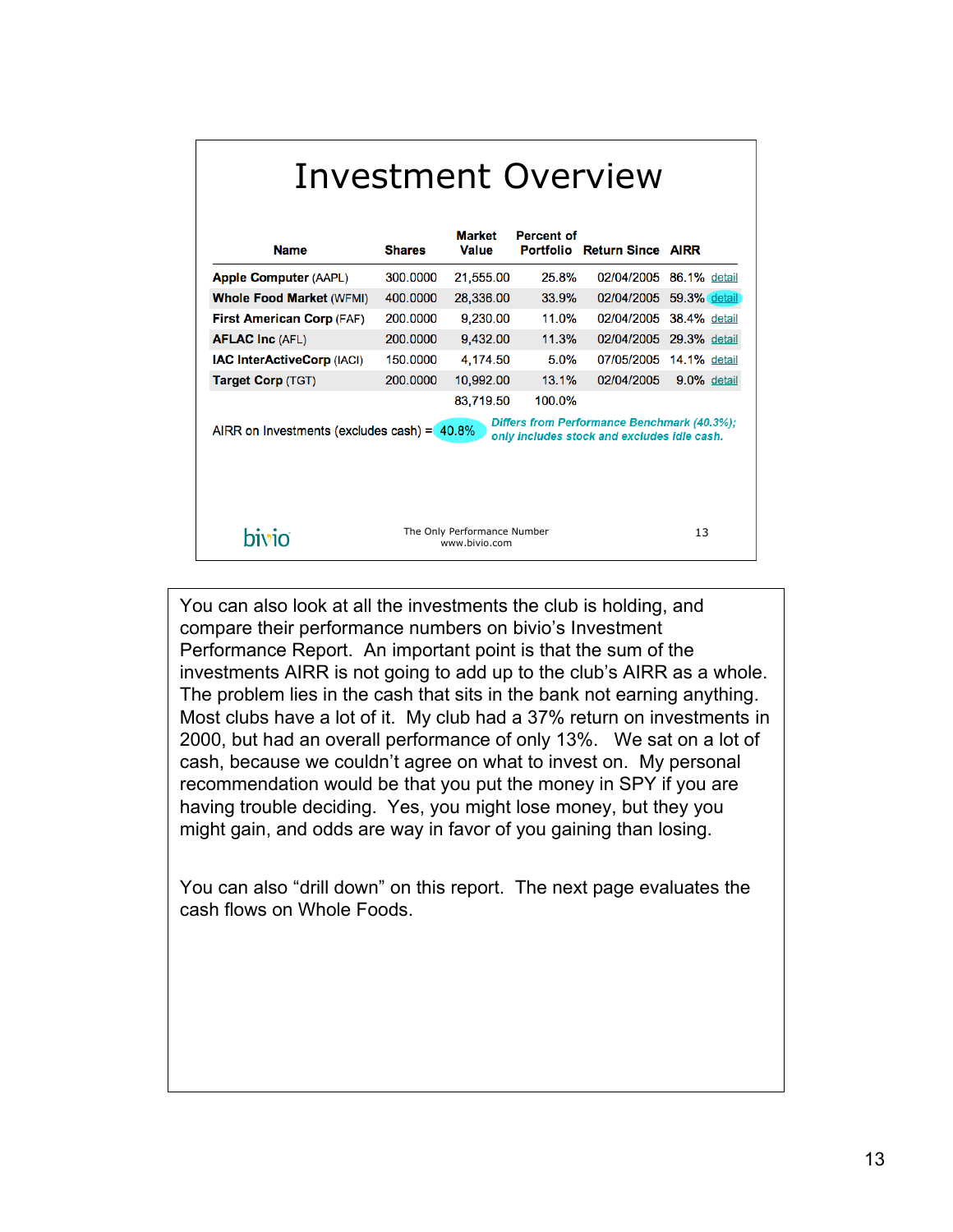| Investment Detail |                                                  |                    |                |  |  |  |
|-------------------|--------------------------------------------------|--------------------|----------------|--|--|--|
| <b>Date</b>       | <b>Description</b>                               | <b>Investments</b> | <b>Returns</b> |  |  |  |
|                   | 02/04/2005 beginning market value                | 12,395.70          |                |  |  |  |
|                   | 02/07/2005 cash distribution, qualified dividend |                    | 25.65          |  |  |  |
|                   | 04/04/2005 buy, 65 shares                        | 6,497.40           |                |  |  |  |
|                   | 04/04/2005 commission                            | 11.00              |                |  |  |  |
|                   | 04/13/2005 cash distribution, qualified dividend |                    | 16.88          |  |  |  |
|                   | 07/13/2005 cash distribution, qualified dividend |                    | 25.00          |  |  |  |
|                   | 10/12/2005 cash distribution, qualified dividend |                    | 25.00          |  |  |  |
|                   | 01/11/2006 cash distribution, dividend           |                    | 860.00         |  |  |  |
|                   | 02/04/2006 ending market value                   |                    | 28,336.00      |  |  |  |
|                   |                                                  | 18,904.10          | 29,288.53      |  |  |  |
| hivio             | The Only Performance Number<br>www.bivio.com     |                    | 14             |  |  |  |

Whole Foods pays dividends. That gives you real cash flow, and an actual return. Note that the dividends are not re-invested. This makes a lot of sense, because it doesn't make sense to invest \$25 at a time. It's never free, and indeed, it probably costs you more than if you just let this small amount of money sit around until you are ready to collect it with other dividends and more investment capital.

Note that this club decided to continue its investment on 2/4/2005, that's what "beginning market value" of 12,395 is telling us. Any day you can pull your money from an investment, and sometimes that's a good thing to do. There's a big difference between unrealized and realized gains. One of the reasons people didn't get out early enough during the Internet Bubble was they treated unrealized gains as "found money". In reality, you are spending time any time you are evaluating your portfolio, and therefore your investment returns are earned by hard work, perhaps distributed over the course of a year, but work nevertheless. Your time is an extremely valuable commodity!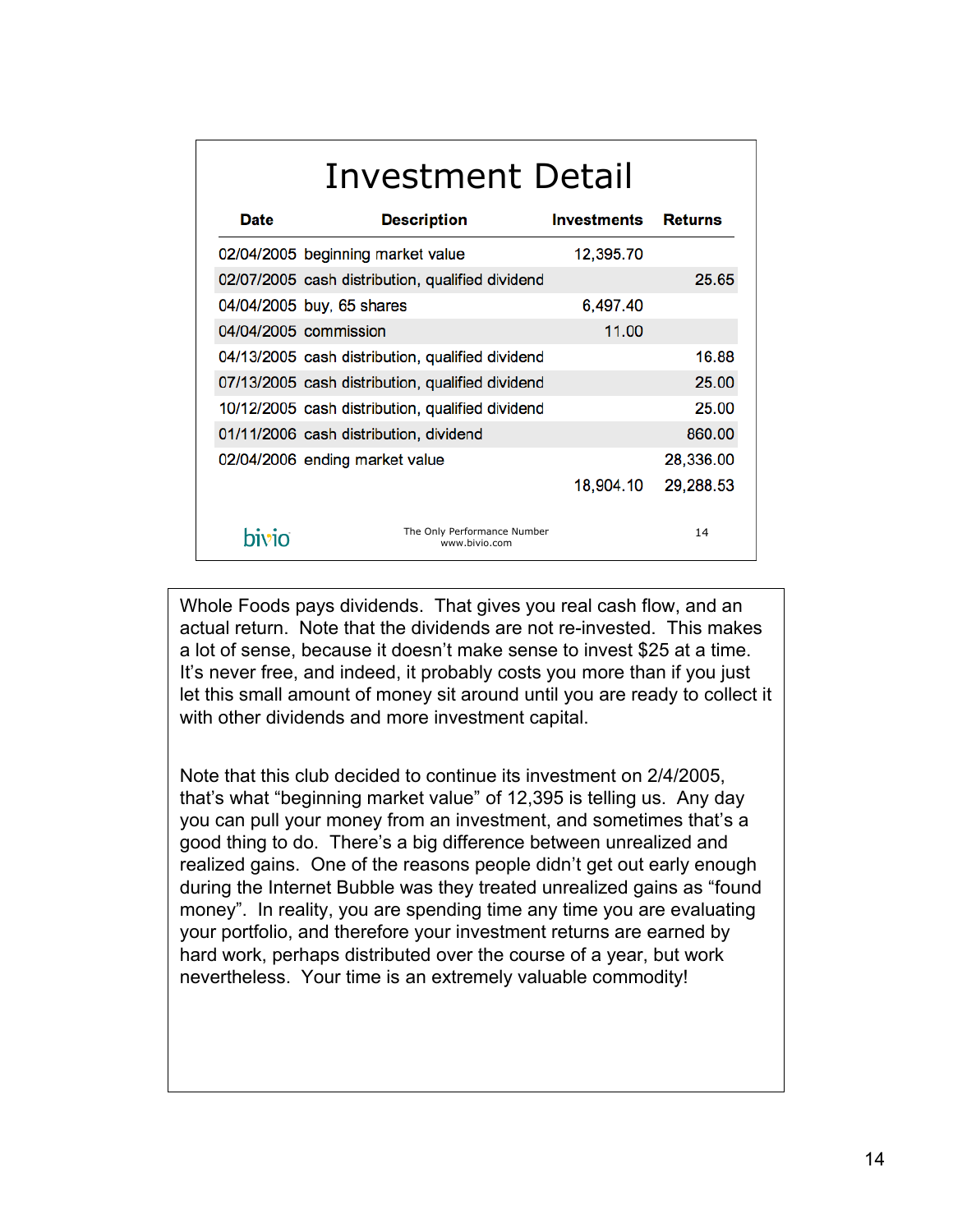

Whether it is AIRR of investments, your member contributions, or your entire club or personal portfolio, The Number is the most practical and rational way to compare investments. The Performance Benchmark Report lets you know whether you are beating the S&P or any other fund so you can go head-to-head with any fund manager, and see how you fare, over any time period. That's something a mutual fund prospectus can't give you.